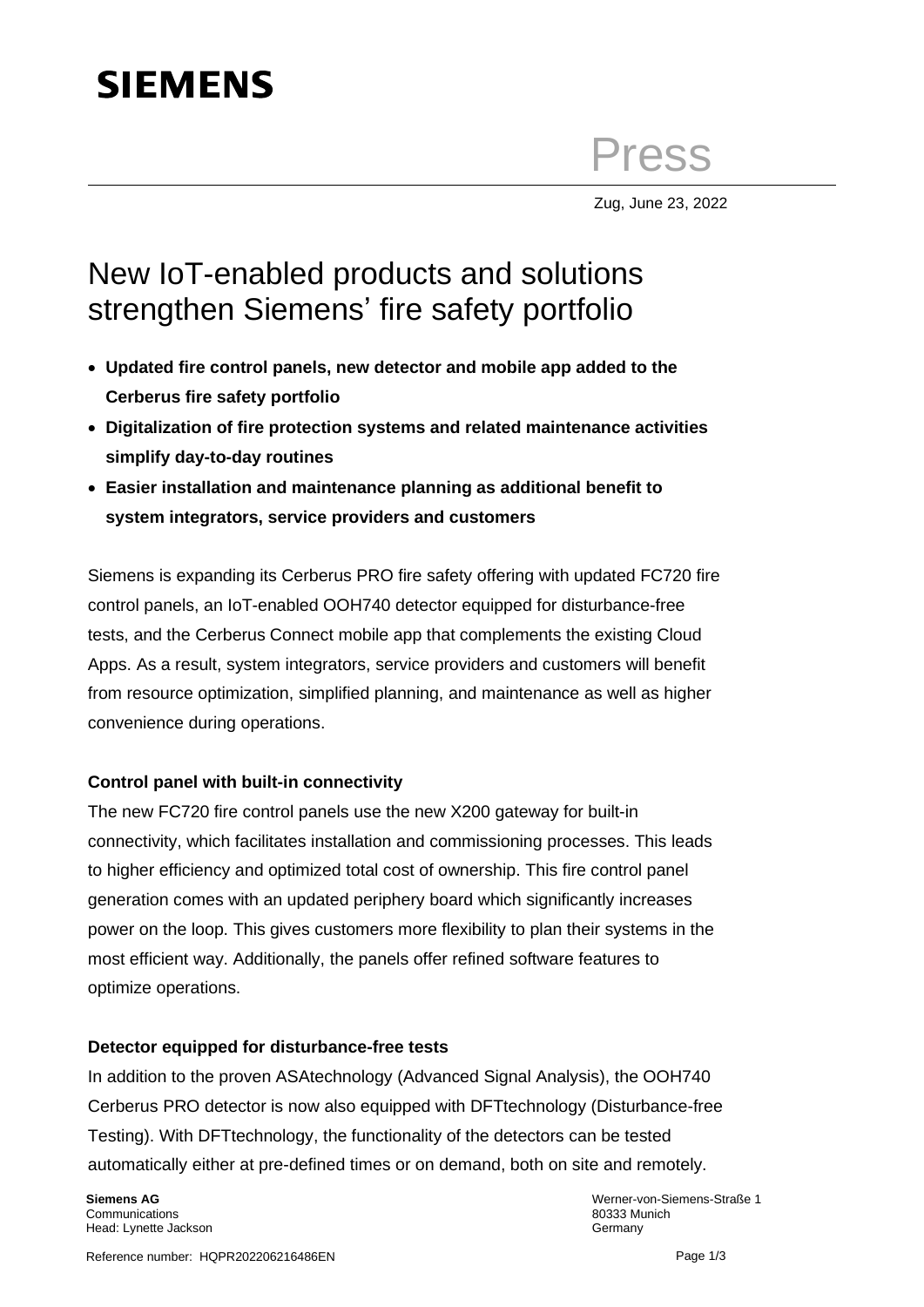**Siemens AG** Press Release

This can improve safety beyond regulations by more frequent testing, without causing any disturbance to the building processes or users.

#### **Cerberus Cloud Apps complemented by Cerberus Connect**

Cerberus Connect App is a new app in the Cerberus Cloud Apps portfolio, available both for iOS and Android. Fire safety staff can receive push notifications in case of an event and can check the status and event history of their fire safety site from anywhere and at any time.

Furthermore, maintenance and regular service visit planning and reporting has been improved by digitalizing the process through the Cerberus Cloud Apps. The service provider can plan what to test at the next visit through the Cerberus Portal, conduct testing on site via the Connect App and then generate compliant reports through the Portal. These can be sent to the customer, who has full visibility of the fire system and can prove compliance if needed.

This press release and a press picture are available at <https://sie.ag/3QCm2HB> For further information on Siemens Smart Infrastructure, please see [www.siemens.com/smart-infrastructure](http://www.siemens.com/smart-infrastructure) For further information on the Cerberus PRO portfolio, please see [www.siemens.com/cerberus](http://www.siemens.com/cerberus)

**Contact for journalists** Siemens AG Catharina Bujnoch-Gross Phone: +41 79 5660778; email: [catharina.bujnoch@siemens.com](mailto:catharina.bujnoch@siemens.com)

Follow us on Twitter at:

[www.twitter.com/siemens\\_press](http://www.twitter.com/siemens_press) and [www.twitter.com/SiemensInfra](http://www.twitter.com/SiemensInfra)

**Siemens Smart Infrastructure (SI)** is shaping the market for intelligent, adaptive infrastructure for today and the future. It addresses the pressing challenges of urbanization and climate change by connecting energy systems, buildings and industries. SI provides customers with a comprehensive end-to-end portfolio from a single source –